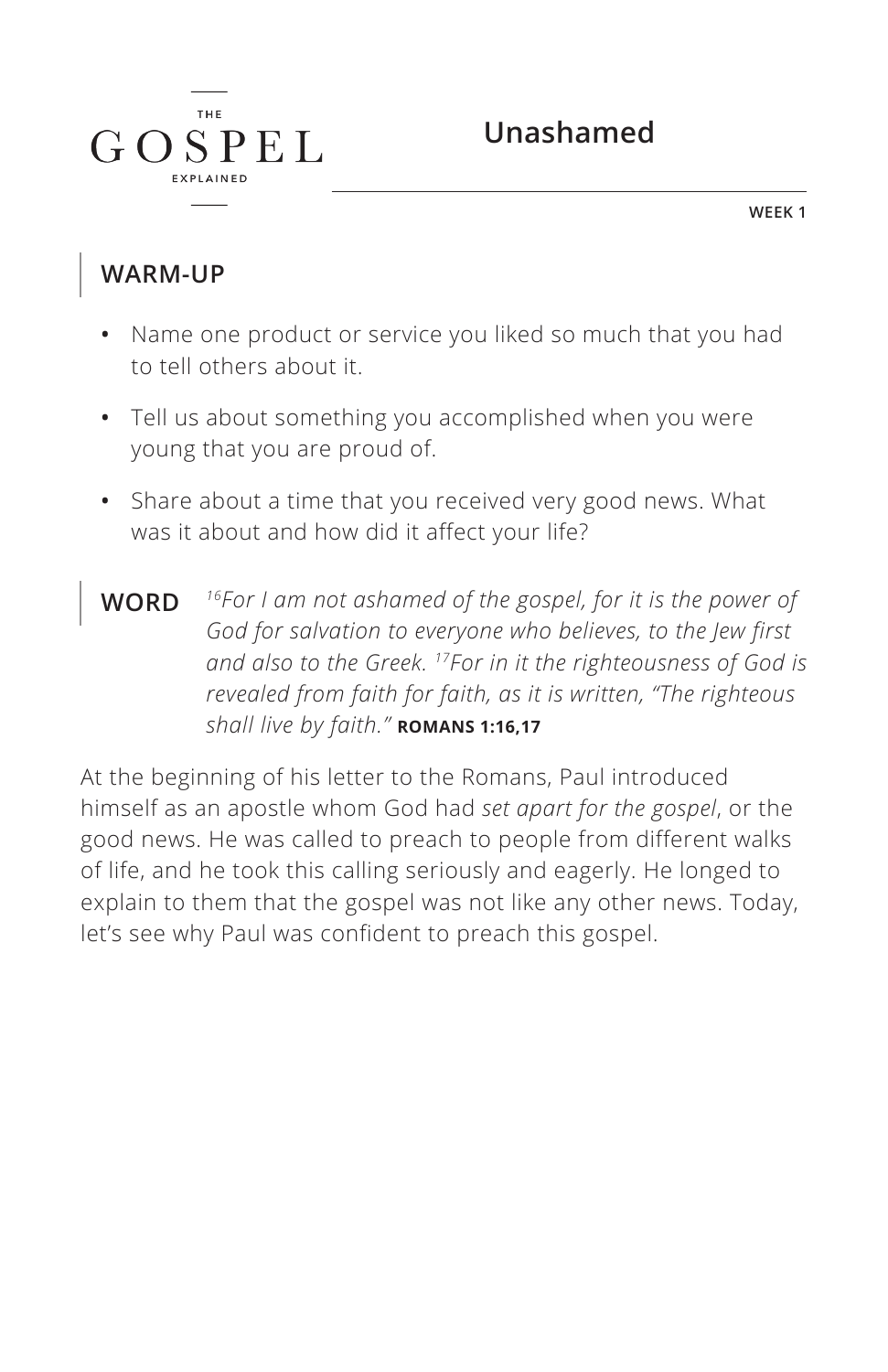# **1 The gospel is the good news.**

*For I am not ashamed of the gospel . . .* **ROMANS 1:16** 

The word "gospel" literally means "good news." The good news that Paul preached was the salvation that Jesus won for all mankind. Despite his past as a persecutor of the believers of this good news, Paul encountered Jesus and became one of the most loyal disciples and preachers of His gospel. He was unashamed of his newfound faith in Christ. What was it like when you first believed the gospel?

# **2 The gospel is God's power to save all who believe.**

*For I am not ashamed of the gospel, for it is the power of God for salvation to everyone who believes, to the Jew first and also to the Greek. ^***ROMANS 1:16**

Through Jesus' sacrifice on the cross, He forgave our sins, restored us to a right relationship with God, set us free from sin, helped us experience healing, and saved us from hell. Because of the gospel, we can enjoy eternal life with God. And this good news is not only for a select group—it is for all who believe in Jesus. According to John 3:16, why and how did God save the world?

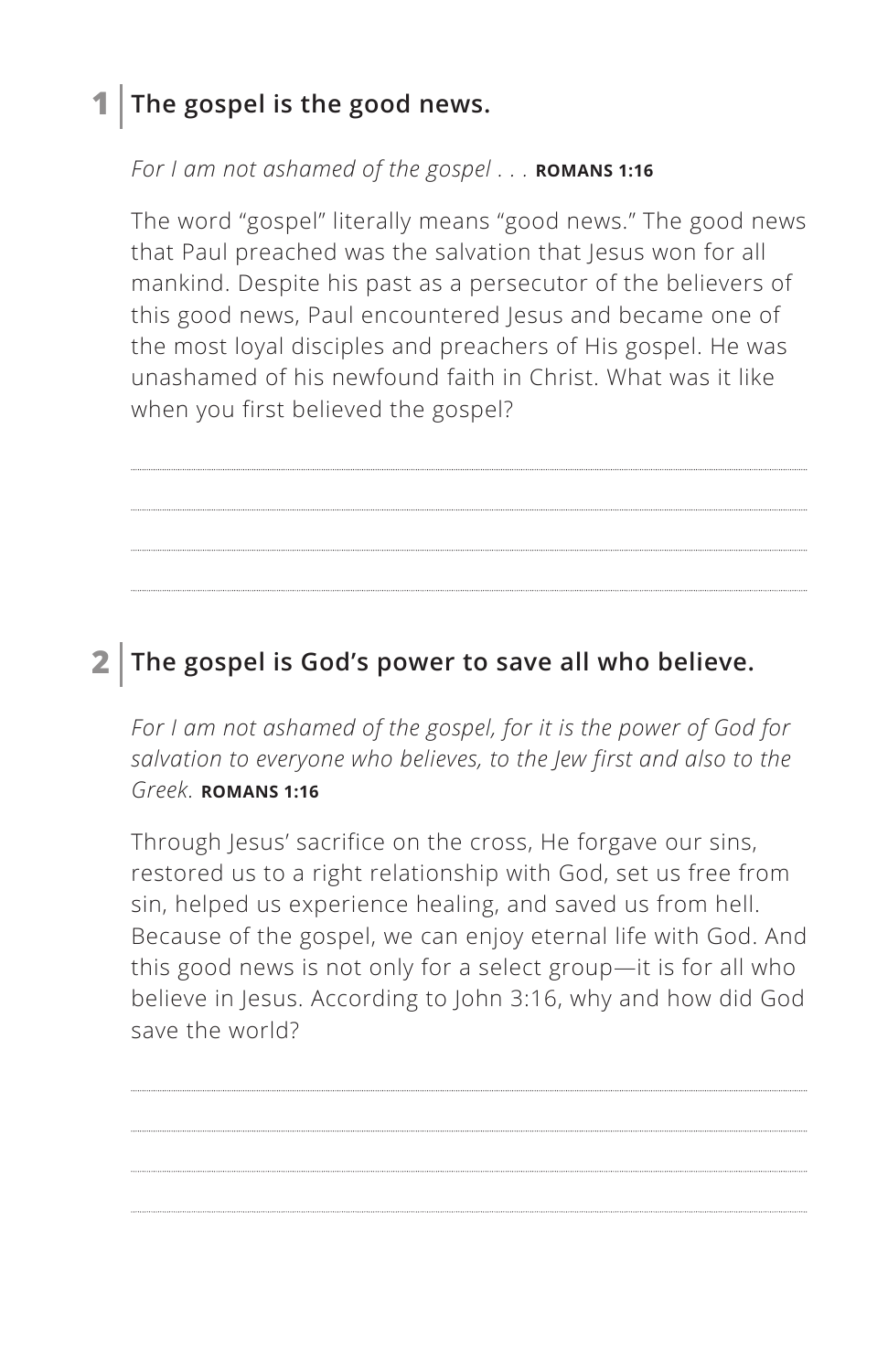### **3 The gospel gives us right standing with God.**

*For in it the righteousness of God is revealed from faith for faith, as it is written, "The righteous shall live by faith."* **ROMANS 1:17** 

This good news is not just about how God saved us from sin and its consequences. When we believe in the gospel, God considers us righteous—we now have a right relationship with Him. This is something we cannot earn. Our right standing with God is received through faith. How have you experienced this right standing with God?

# **APPLICATION**

- **•** What keeps you from being unashamed of the gospel? What is one truth from Scripture that can help you overcome this obstacle?
- **•** Read, meditate on, and memorize Romans 1:16 throughout this week. How can you grow more in your eagerness to preach the gospel to others?
- **•** Name at least one friend or family member whom you can preach the gospel to this month. Commit to meet with and pray for that person.